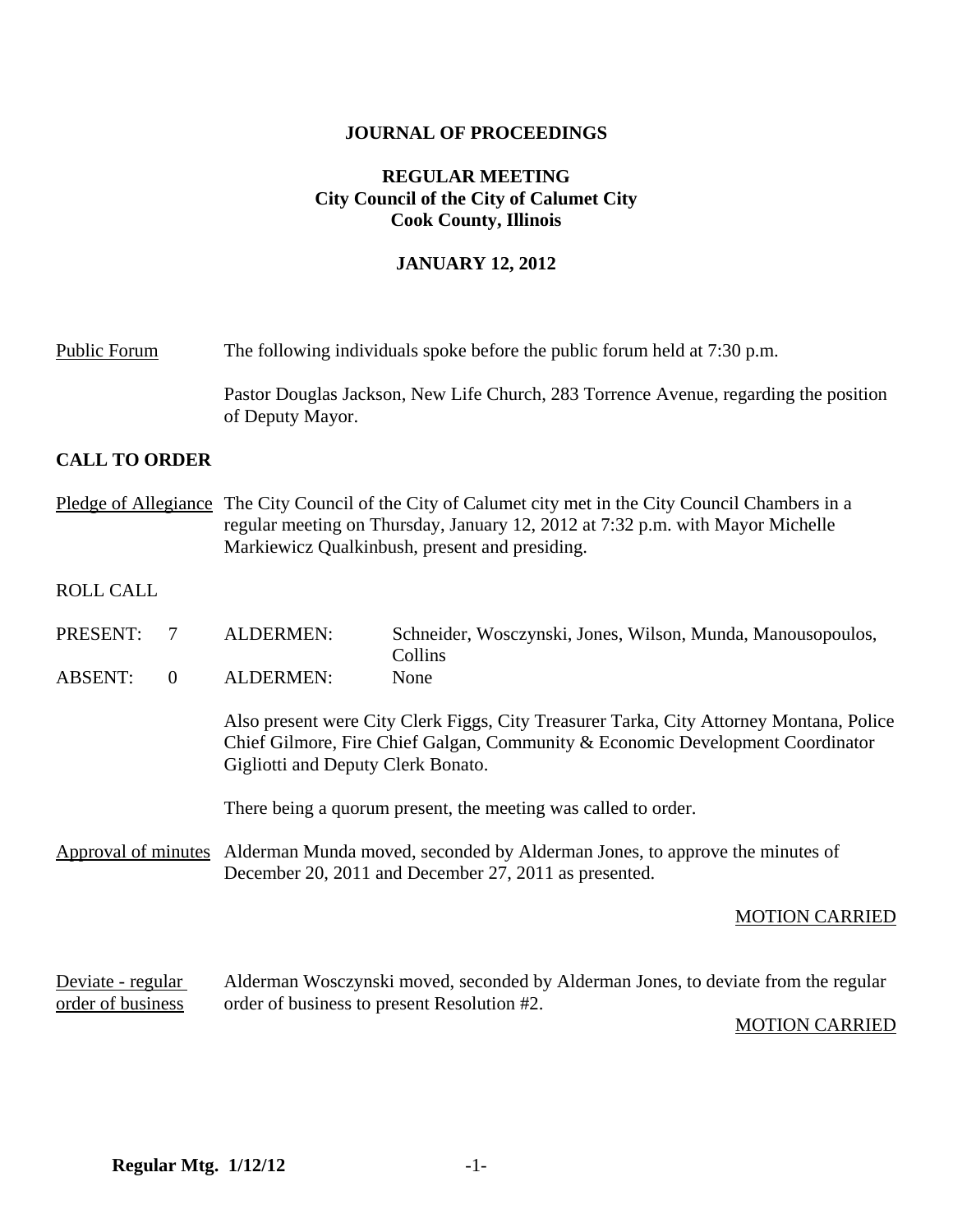| Res. #2: extending<br>condolences to<br>family of Chester V.<br><b>Plys</b> | Resolution extending condolences to the family of Chester V. Plys.<br>(see attached page #1A for Resolution #2 - Res. #11-62)    |
|-----------------------------------------------------------------------------|----------------------------------------------------------------------------------------------------------------------------------|
| Pass Resolution<br>$(Res. #11-62)$                                          | Alderman Wosczynski moved, seconded by Alderman Wilson, to pass the Resolution<br>as presented.<br><b>MOTION CARRIED</b>         |
|                                                                             |                                                                                                                                  |
| <b>Present Resolution</b><br>family of Chester<br>V. Plys                   | At this time in the meeting, Mayor Michelle Markiewicz Qualkinbush presented the<br>Resolution to the family of Chester V. Plys. |
| Return - regular order<br>order                                             | Alderman Schneider moved, seconded by Alderman Jones, to return to the regular                                                   |
| of business                                                                 | of business.<br><b>MOTION CARRIED</b>                                                                                            |

## **REPORTS OF STANDING COMMITTEES**

| <b>Finance</b><br>11,   | Alderman Wosczynski stated that the Finance Committee met on Wednesday, January                                                                                                                                                                                                                                                                        |  |  |
|-------------------------|--------------------------------------------------------------------------------------------------------------------------------------------------------------------------------------------------------------------------------------------------------------------------------------------------------------------------------------------------------|--|--|
|                         | 2012 at 7:00 p.m. in the city council chambers. A copy of the minutes will be available in<br>the City Clerk's Office.                                                                                                                                                                                                                                 |  |  |
|                         | Alderman Wosczynski announced the next Finance Committee meeting on Wednesday,<br>January 18, 2012 at 7:00 p.m. A copy of the agenda will be forwarded to the City Clerk's<br>Office.                                                                                                                                                                  |  |  |
| <b>Public Safety</b>    | Alderman Manousopoulos had no report. He announced the next Public Safety<br>Committee meeting will be on Monday, January 23, 2011 at 6:00 p.m. A copy of the<br>agenda will be forwarded to the City Clerk's Office.                                                                                                                                  |  |  |
| <b>Public Utilities</b> | Alderman Jones had no report.                                                                                                                                                                                                                                                                                                                          |  |  |
| Ord. & Res.             | Alderman Collins had no report. He announced that all the new laws for 2012 will be<br>posted on his website for residents to review.                                                                                                                                                                                                                  |  |  |
|                         | Mayor Michelle Markiewicz Qualkinbush stated the Crime Free Residential Rental<br>license fee has been questioned by residents. City Attorney Montana passed out the<br>ordinance to the council that was passed and offering some language to amend. She<br>suggested that the Ordinance & Resolution Committee review the ordinance.                 |  |  |
| <u>H.E.W.</u>           | Alderman Schneider; "January is Thyroid Awareness Month. Thyroid disorder effects<br>nearly 30 million Americans. Most common complaints for people effected by thyroid is<br>chronic fatigue. Thyroid disease is most common among women and tend to run in<br>families. Additional information can be obtained from the website thyroidawareness.com |  |  |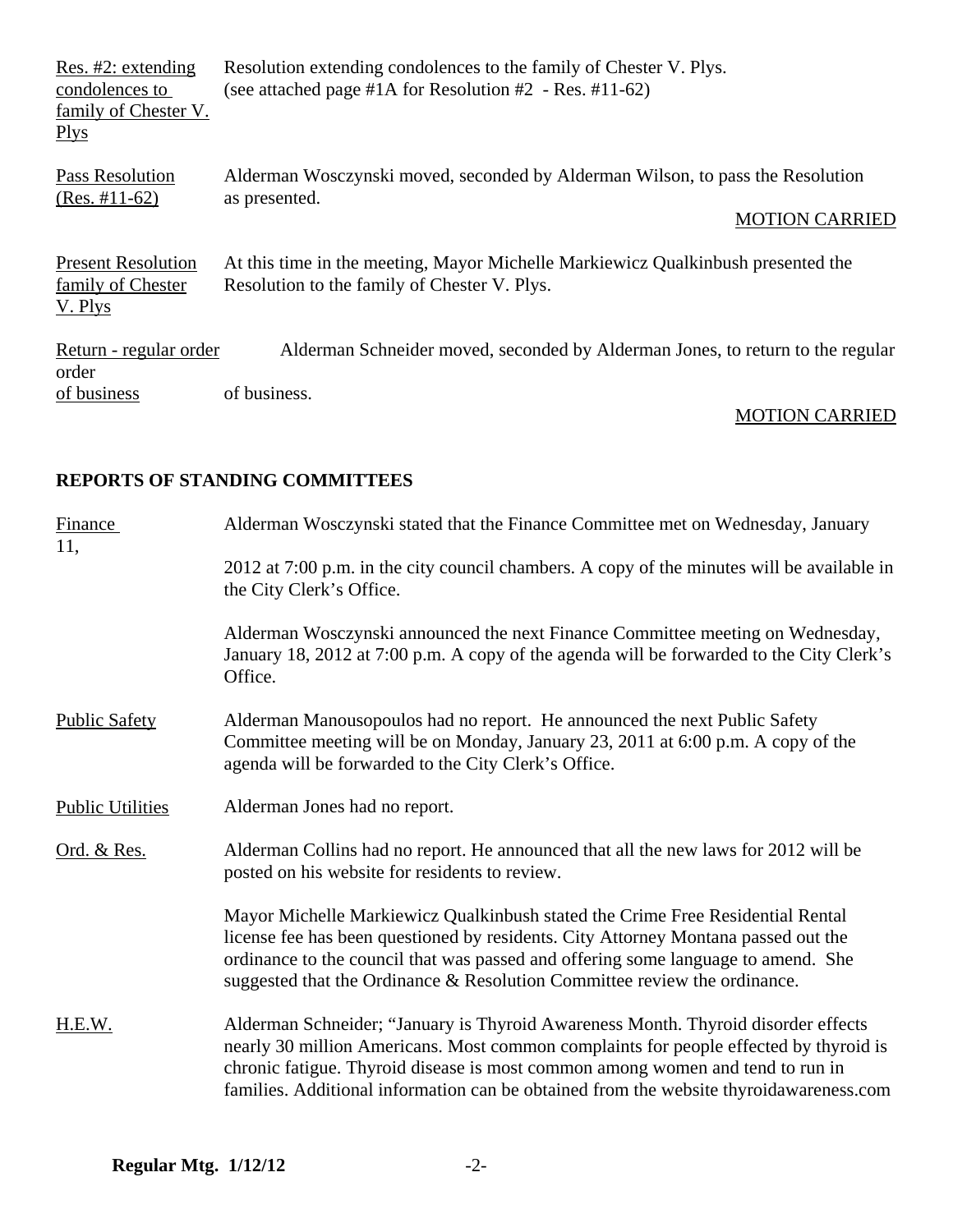| Permits & Licenses Alderman Wilson had no report. He will be scheduling a meeting and will forward a copy |
|-----------------------------------------------------------------------------------------------------------|
| of the agenda to the city clerk's office.                                                                 |

Public Works Alderman Munda had no report. He advised that public works is ready for snow removal in the city.

#### **CITY COUNCIL REPORTS**

Advising of City Mayor Michelle Markiewicz Qualkinbush submitted a copy of the committee Council Committees assignments to the aldermen effective January 3, 2012.

Amend handicap Alderman Schneider moved, seconded by Alderman Wosczynski, to amend the handicap parking ordinance parking ordinance by adding: 446 Freeland Avenue.

| Second Ward Food    | Alderman Wosczynski stated that the Second Ward Food Drive and Toy Drive was a          |
|---------------------|-----------------------------------------------------------------------------------------|
| Drive & Toy Drive   | success. She thanked the residents for participating. She thanked Harris Bank, American |
|                     | Legion Post #330 for their monetary donations. She thanked the Learning Tree Daycare    |
|                     | for their non-perishable food items. The total monetary donation was \$605.00.          |
|                     |                                                                                         |
| Street light outage | Alderman Wosczynski encourages residents to be patient regarding light outage between   |
| Sibley & Exchange   | Memorial Drive & Sibley, Torrence Avenue & Exchange Avenue. Lights in the area          |
|                     | remain on due to a part that is on order.                                               |
|                     |                                                                                         |

- New laws 2012 Alderman Jones announced that there are 214 new laws for 2012 that they legislative passed. He encourages residents to go online and review the laws or contact his office at (708) 891-8193.
- Happy New Year Alderman Jones wished all the residents a Happy New. He encourages residents to get involved in the community and attend crime watch meetings.
- Report crime He encourages residents to report crime or suspicious activity to the police department.
- 3<sup>rd</sup> Ward/4th Ward Alderman Jones announced the 3<sup>rd</sup> Ward/4th Ward Crime Watch Meeting on Tuesday, 2/7/12 @ Downey February 7, 2012 at 6:30 p.m. at Downey Park. Free legal advise will be provided for the residents from 6:30 p.m. to 7:00 p.m.
- $29<sup>th</sup>$  District Scholar- Alderman Jones announced that on February 1, 2012 applications will start for the  $29<sup>th</sup>$ ship program District Scholarship Program. Applications can be picked up from his office 1910 Sibley Boulevard. Applications have to be picked up in person. The deadline for submitting applications are May 1, 2012.
- Illinois Edge Tax Alderman Jones stated that State of Illinois passed an Illinois Edge Tax Credit and the Credit state provided to three businesses. It is available to local business. Business can apply for the Illinois Edge Tax Credit. For more information contact his office (708) 891-8193 or on the website at www.illinoisedgetax.com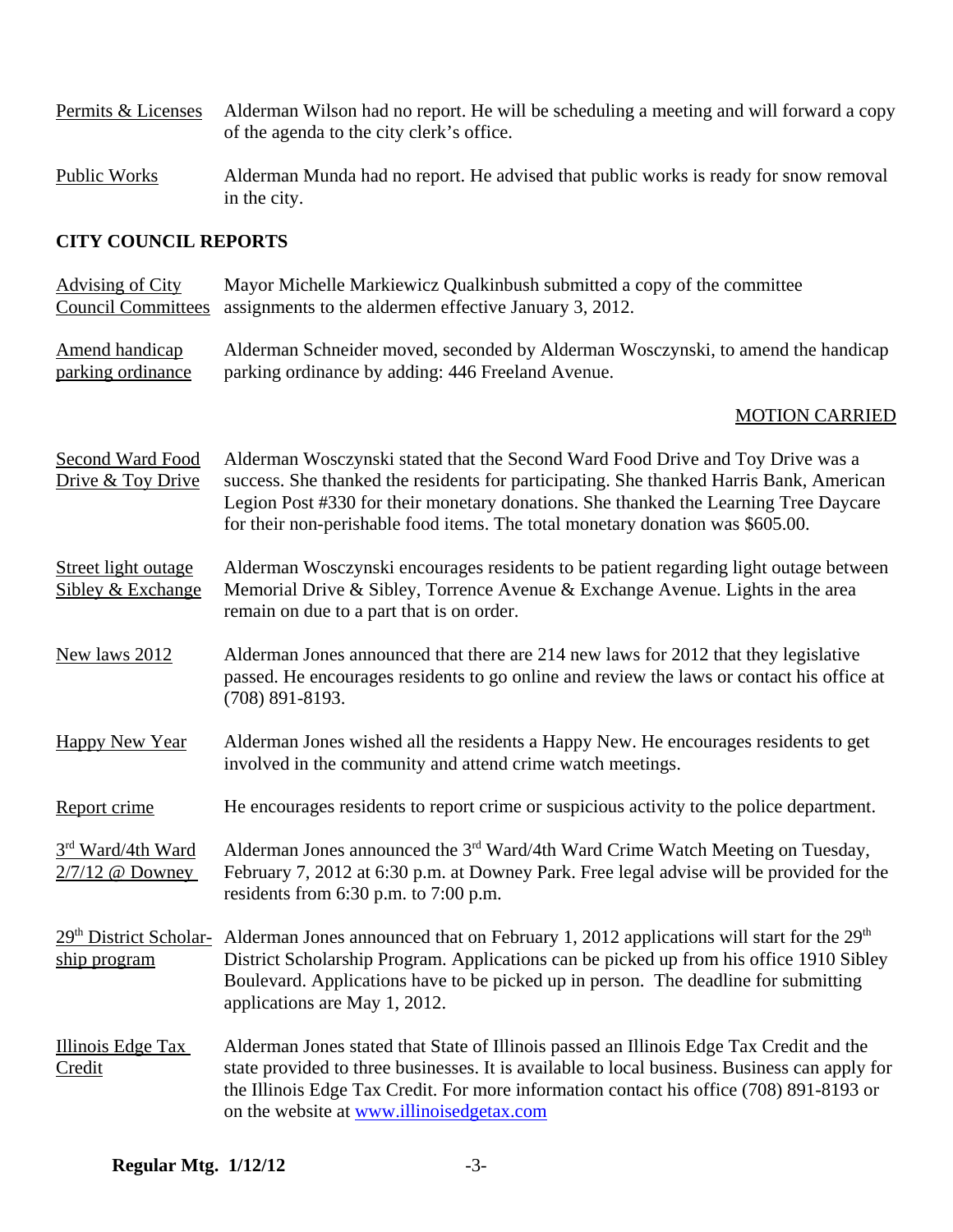| Contact ward office                                      | Alderman Jones encourages residents to contact his office regarding issues in the ward<br>at (708) 891-8193.                                                                                                                                                                                                                                   |
|----------------------------------------------------------|------------------------------------------------------------------------------------------------------------------------------------------------------------------------------------------------------------------------------------------------------------------------------------------------------------------------------------------------|
| 4 <sup>th</sup> Ward Financial<br><b>Literacy</b> series | Alderman Wilson announced the 4 <sup>th</sup> Ward Financial Literacy series that will be taking<br>place at the Calumet City Library starting January 30, 2012 thru January 31, 2012 and<br>February 1, 2012 thru February 2, 2012 from 6:30 p.m. to 7:30 p.m. Finance<br>professionals will be available providing information to residents. |
| Check on residents                                       | Alderman Wilson encourages residents to check on neighbors especially senior citizens<br>especially during cold weather.                                                                                                                                                                                                                       |
| $3rd$ Ward/4th Ward<br>Crime Watch Mtg.                  | Alderman Wilson announced the 3 <sup>rd</sup> Ward/4th Ward Crime Watch Meeting on<br>Tuesday, February 7, 2012 at 6:30 p.m. He encourages residents to attend.                                                                                                                                                                                |
| <b>Amend handicap</b><br>parking ordinance               | Alderman Manousopoulos moved, seconded by Alderman Wosczynski, to amend the<br>handicap parking ordinance by deleting: 762 Greenbay Avenue.                                                                                                                                                                                                    |
|                                                          | <b>MOTION CARRIED</b>                                                                                                                                                                                                                                                                                                                          |
| <b>Happy New Year</b>                                    | Alderman Collins wished all the residents a Happy New Year.                                                                                                                                                                                                                                                                                    |
| Lite outages                                             | Alderman Collins encourages residents to contact his office at (708) 891-8197 regarding<br>light outages in the ward.                                                                                                                                                                                                                          |
| Thank School<br>District #157                            | Alderman Collins acknowledge and thank School District #157 for a commendation that<br>he received. He thanked them and looks forward to working with them.                                                                                                                                                                                    |
| Congratulate Ald.<br>Collins                             | Mayor Michelle Markiewicz Qualkinbush congratulated Alderman Collins on his<br>commendation from School District #157.                                                                                                                                                                                                                         |

# **INFORMATIONAL ITEMS TO BE ACCEPTED AND PLACED ON FILE**

| City Clerk Figgs/<br>submitting monthly<br>report for Dec. 2011                 | Submitting Monthly Report for December, 2011. |
|---------------------------------------------------------------------------------|-----------------------------------------------|
| <b>CED</b> Coordinator<br>re: CDBG 2012<br><b>Application Review</b><br>Hearing | RE: CDBG 2012 Application Review Hearing.     |
| Circuit Court of<br>Cook County/re:<br>weekend bond court                       | RE: Weekend Bond Court Consolidation.         |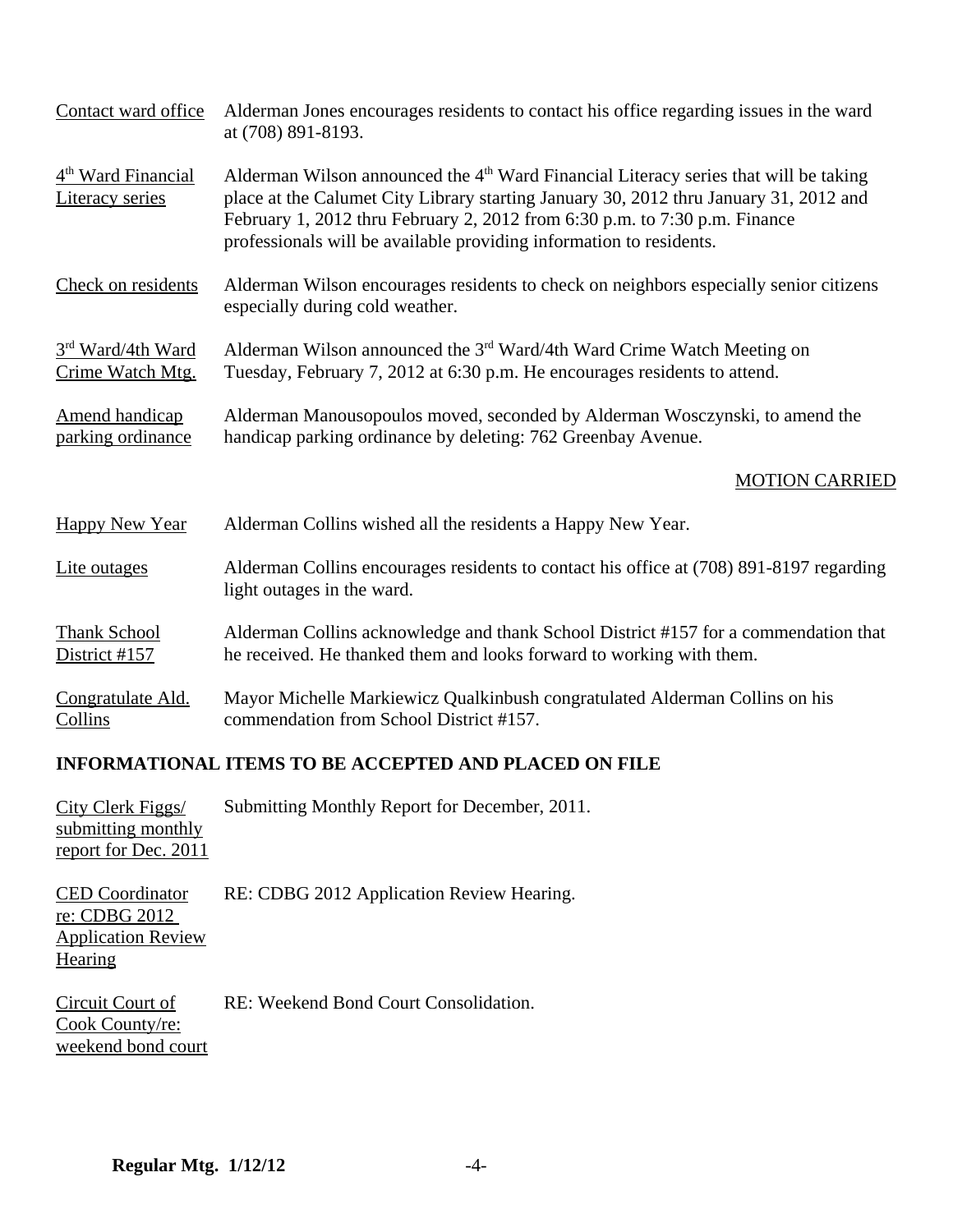| updates                                                                                            | Comcast/re: channel RE: Channel updates.                                                                                                                                                                                               |
|----------------------------------------------------------------------------------------------------|----------------------------------------------------------------------------------------------------------------------------------------------------------------------------------------------------------------------------------------|
| <b>Illinois Municipal</b><br>League/advising<br>Calumet City is a<br>member                        | Advising that Calumet City is a member from $1/12/12$ to $12/12/12$ .                                                                                                                                                                  |
| <b>Hammond Water</b><br>Works Dept./<br><u>re: new water purchase</u><br>agreement                 | RE: Negotiations of a new water purchase agreement between Calumet City and the<br>Hammond Water Works Department.                                                                                                                     |
| Accept & place on<br>file                                                                          | Alderman Jones moved, seconded by Alderman Wosczynski, to accept communications<br>#7A thru #7F and place on file.<br><b>MOTION CARRIED</b>                                                                                            |
| & City Attorney<br>negotiate new water<br><u>purchase</u> agreement/<br><b>Hammond Water Works</b> | Direct City Treasurer Alderman Wilson moved, seconded by Alderman Jones, to direct the City Attorney<br>and City Treasurer to negotiate new water purchase agreement between City of Calumet<br>City & Hammond Water Works Department. |

#### MOTION CARRIED

#### **NEW BUSINESS**

Refer to City Attorney Refer to City Attorney - United States District Court - Robert Dibenedetto, on behalf Dibenedetto v. Calumet of and as next kin to Stefano Dibenedetto Plaintiff, v. Calumet City, a municipal case corporation, Office J. Burnett, Star #197, a Calumet City Police Officer, in his individual capacity, unknown John Doe Calumet City Police Officers, Star # unknown in their individual capacities, defendants.

Direct City Treasurer Direct the City Treasurer to place the following probationary police officers on payroll place probationary effective December 29, 2011: William Klomes, Heather LaFave and Asher Dimitroff. police officers on payroll

Approve new business Alderman Wilson moved, seconded by Alderman Wosczynski, to approve new business items as presented.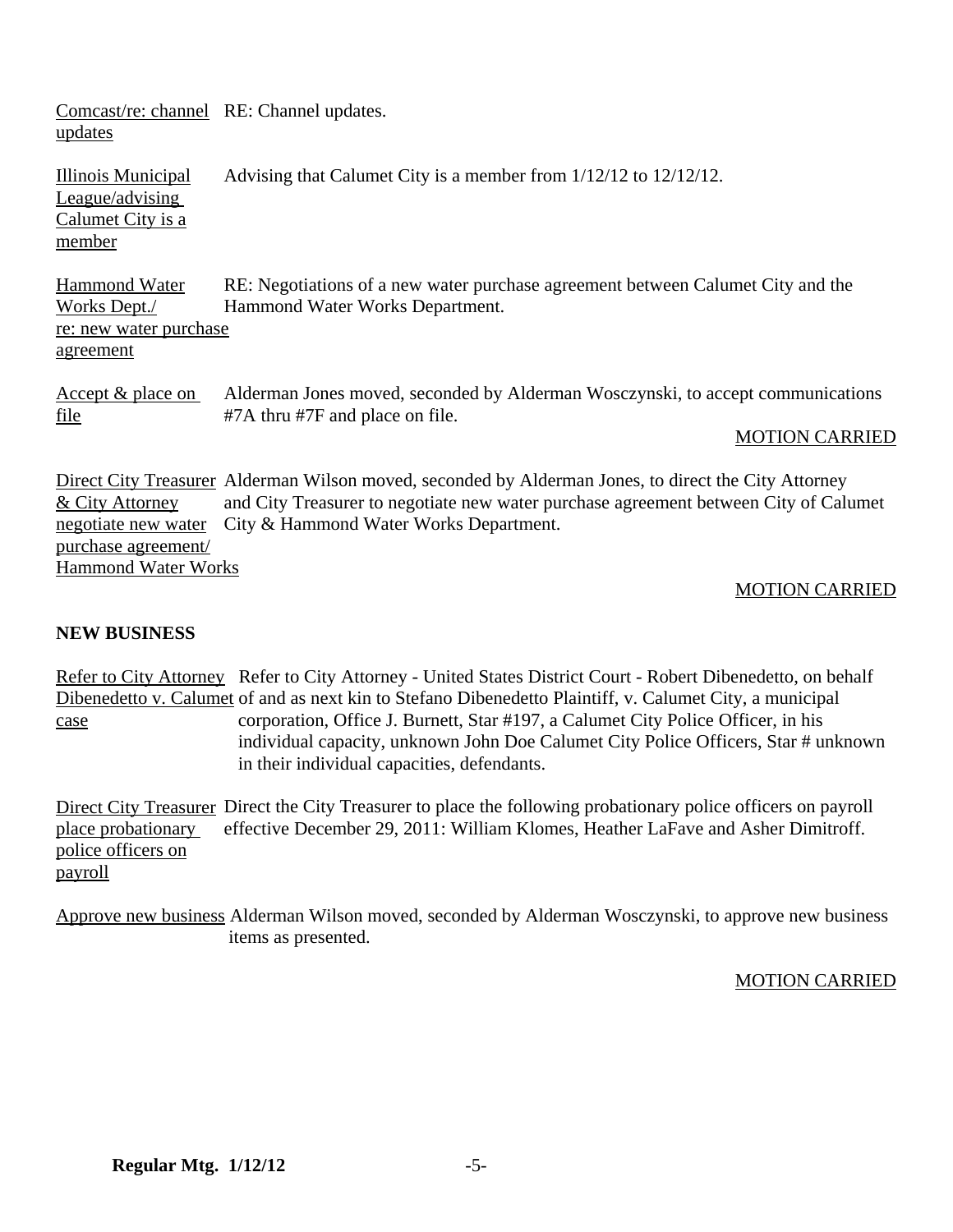### **BUILDING PERMITS**

GARAGE - VARIANCE 317-153rd Place - 1<sup>st</sup> Ward

FENCE - VARIANCE  $1172$  Harding -  $2<sup>nd</sup>$  Ward

| Approve permits | Alderman Schneider moved, seconded by Alderman Wosczynski, to approve<br>building permits as presented. |                       |
|-----------------|---------------------------------------------------------------------------------------------------------|-----------------------|
|                 |                                                                                                         | <b>MOTION CARRIED</b> |

### **RESOLUTIONS AND ORDINANCES**

| Res. #1: approving<br><b>Class 6B Cook County</b><br>Tax Assessment<br>(Calumet Business Center)<br>$(Res. #11-61)$ |                            |                                                                                                    | Resolution approving a Renewal Class 6B Cook County Tax Assessment<br>Classification for Calumet Business Center, LLC, Calumet City, Illinois.<br>(see attached page 6A - Resolution #11-61) |
|---------------------------------------------------------------------------------------------------------------------|----------------------------|----------------------------------------------------------------------------------------------------|----------------------------------------------------------------------------------------------------------------------------------------------------------------------------------------------|
| Res. #3: approving Real<br><b>Estate Transfer Sales</b><br>$contract (115-156th St)$<br>$(Res. #11-63)$             |                            |                                                                                                    | Resolution approving a Real Estate Transfer Sales contract for the property at<br>115-156th Street. (see attached page 6B - Resolution #11-63)                                               |
| Pass Resolutions                                                                                                    |                            | Alderman Manousopoulos moved, seconded by Alderman Schneider, to pass<br>Resolutions as presented. |                                                                                                                                                                                              |
| <b>ROLL CALL</b>                                                                                                    |                            |                                                                                                    |                                                                                                                                                                                              |
| YEAS:                                                                                                               | 7                          | <b>ALDERMEN:</b>                                                                                   | Wosczynski, Jones, Wilson, Munda, Manousopoulos,<br>Collins, Schneider                                                                                                                       |
| NAYS:<br><b>ABSENT:</b>                                                                                             | $\overline{0}$<br>$\theta$ | ALDERMEN:<br><b>ALDERMEN:</b>                                                                      | None<br>None                                                                                                                                                                                 |

#### MOTION CARRIED

# **FINANCIAL MATTERS**

| Remit payment/Scot Decal | Approve the purchase of 2012-2013 Calumet City vehicle license stickers and                                                        |
|--------------------------|------------------------------------------------------------------------------------------------------------------------------------|
| $(\$7,255.88)$           | direct the City Treasurer to remit payment to Scot Decal Company in the amount                                                     |
|                          | not to exceed \$7,255.88 (\$5,000 - 010-22-3-200 & \$2,155.88 - 010-22-2-320)                                                      |
|                          | Remit payment/Alternative Approve the installation of Asco 400 amp Transfer Switch for the generator at                            |
|                          | Energy Solutions (\$7,605.00) Fire Station one and direct the City Treasurer to remit payment to Alternative                       |
|                          | Energy Solutions in the amount not to exceed \$7,605.00; to be charged to account<br>$\text{\#}010\text{-}70\text{-}2\text{-}345.$ |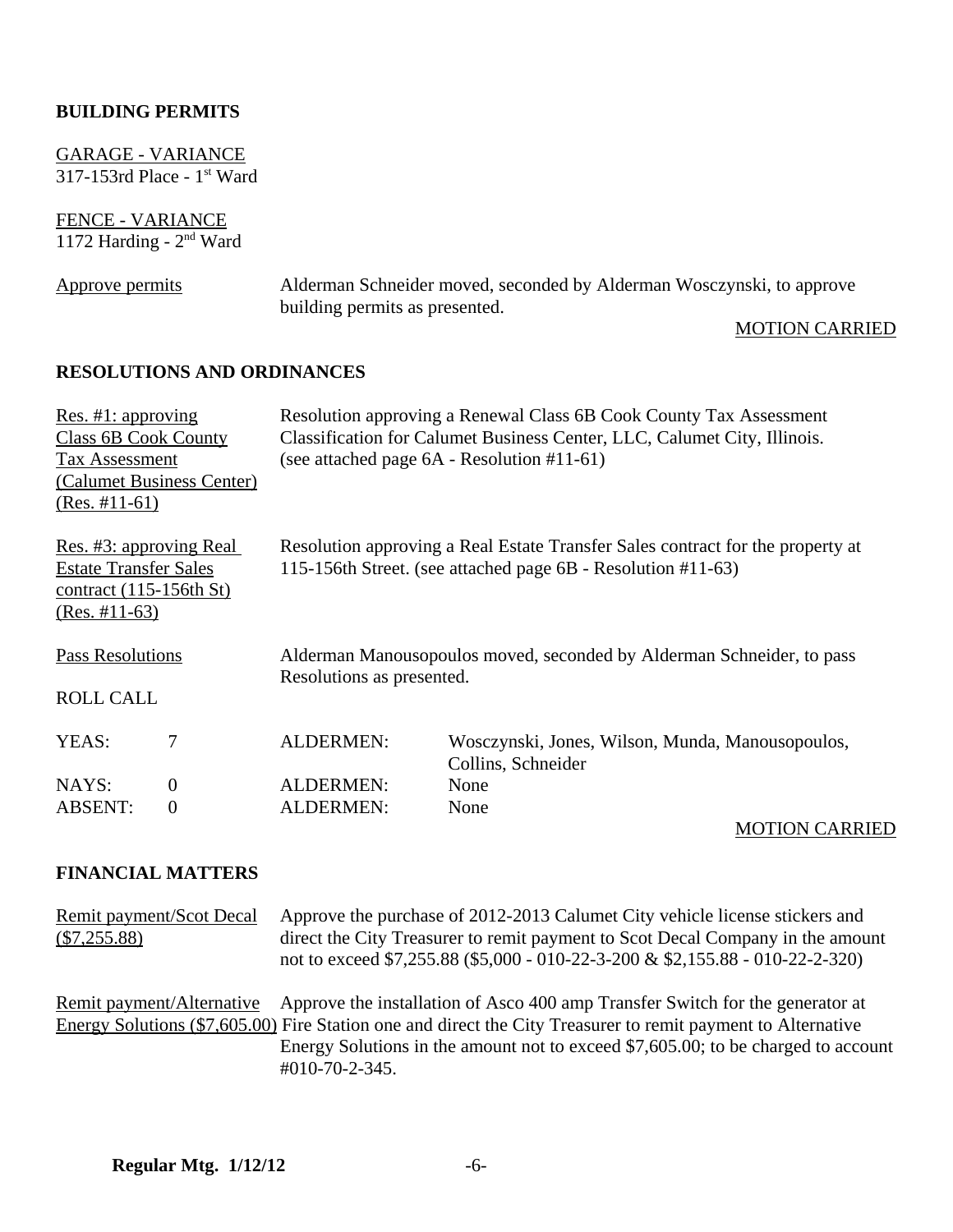| Remit payment/Grainger<br>Terry (\$4,500.00)                                | Approve the programs in the amount of \$4,500.00 to Grainger Terry for the $3rd$<br>Ward Neighborhood Development Programs and direct the City Treasurer to<br>remit payment and charge to account #010-99-2-723.                                                                                              |
|-----------------------------------------------------------------------------|----------------------------------------------------------------------------------------------------------------------------------------------------------------------------------------------------------------------------------------------------------------------------------------------------------------|
| <b>Remit payment/Business</b><br>Machine Agents/3rd Ward<br><u>printing</u> | Approve the yearly lease for copier $(3rd$ Ward Printing) with Business Machine<br>Agents, Inc. thru 2013 at a monthly cost of \$213.43; (1 cents each black/white<br>copy & 8 cents each color copy); billed quarterly and direct the City Treasurer to<br>remit payment and charge to account #010-10-2-323. |
| Remit payment/Miner<br>Electronics $(\$22,000)$                             | Approve and confirm payment to Miner Electronics for the (TAC Receiver); to<br>Improve Talk-in signal strength) for the police department and direct the City<br>Treasurer to remit payment in an amount not exceed \$22,000; to be charged to<br>2008 Capital Bond Project account #117-60-5-100)             |
| Remit payment/Holland<br>Asphalt (\$14,900.00)                              | Approve the demolition of 121 Ruth Street in the amount of \$14,900.00 and direct<br>the City Treasurer to remit payment to Holland Asphalt Services and charge to<br>account #118-10-5-645.                                                                                                                   |
| Remit payment/Holland<br>Asphalt (\$9.900.00)                               | Approve the demolition of 497 Gordon Avenue in the amount of \$9,900.00 and<br>direct the City Treasurer to remit payment to Holland Asphalt Services and<br>charge to account $\#118-10-5-645$ .                                                                                                              |
| Remit payment/Holland<br>Asphalt (\$19,600.00)                              | Approve the demolition of 516 Douglas in the amount of \$19,600.00 and direct<br>the City Treasurer to remit payment to Holland Asphalt Services and charge to<br>account #118-10-5-645.                                                                                                                       |
| Remit payment/JM<br>Industries (\$14,300.00)                                | Approve the emergency demolition of 248 Waltham Street in the amount of<br>\$14,300.00 and direct the City Treasurer to remit payment to JM Industries and<br>charge to account $#118-10-5-645$ .                                                                                                              |
| Remit payment/Holland<br>Asphalt/\$13,800.00                                | Approve the demolition of 121-156th Street in the amount of \$13,800.00 and<br>direct the City Treasurer to remit payment to Holland Asphalt Services and<br>charge to account $#118-10-5-645$ .                                                                                                               |
| Remit payment/Holland<br>Asphalt/\$14,800.00                                | Approve the demolition of 123-156th Street in the amount of \$14,800.00 and<br>direct the City Treasurer to remit payment to Holland Asphalt Services and<br>charge to account $#118-10-5-645$ .                                                                                                               |
| Remit payment/Holland<br>Asphalt/\$17,200.00                                | Approve the demolition of 116-156th Street in the amount of \$17,200.00 and<br>direct the City Treasurer to remit payment to Holland Asphalt Services and<br>charge to account $\#118-10-5-645$ .                                                                                                              |
| Remit payment/Alliance<br>Environmental/\$5,500.00                          | Approve asbestos removal for the property at 441-154th Place in the amount of<br>\$5,500.00 and direct the City Treasurer to remit payment to Alliance<br>Environmental and charge to account #118-10-5-645.                                                                                                   |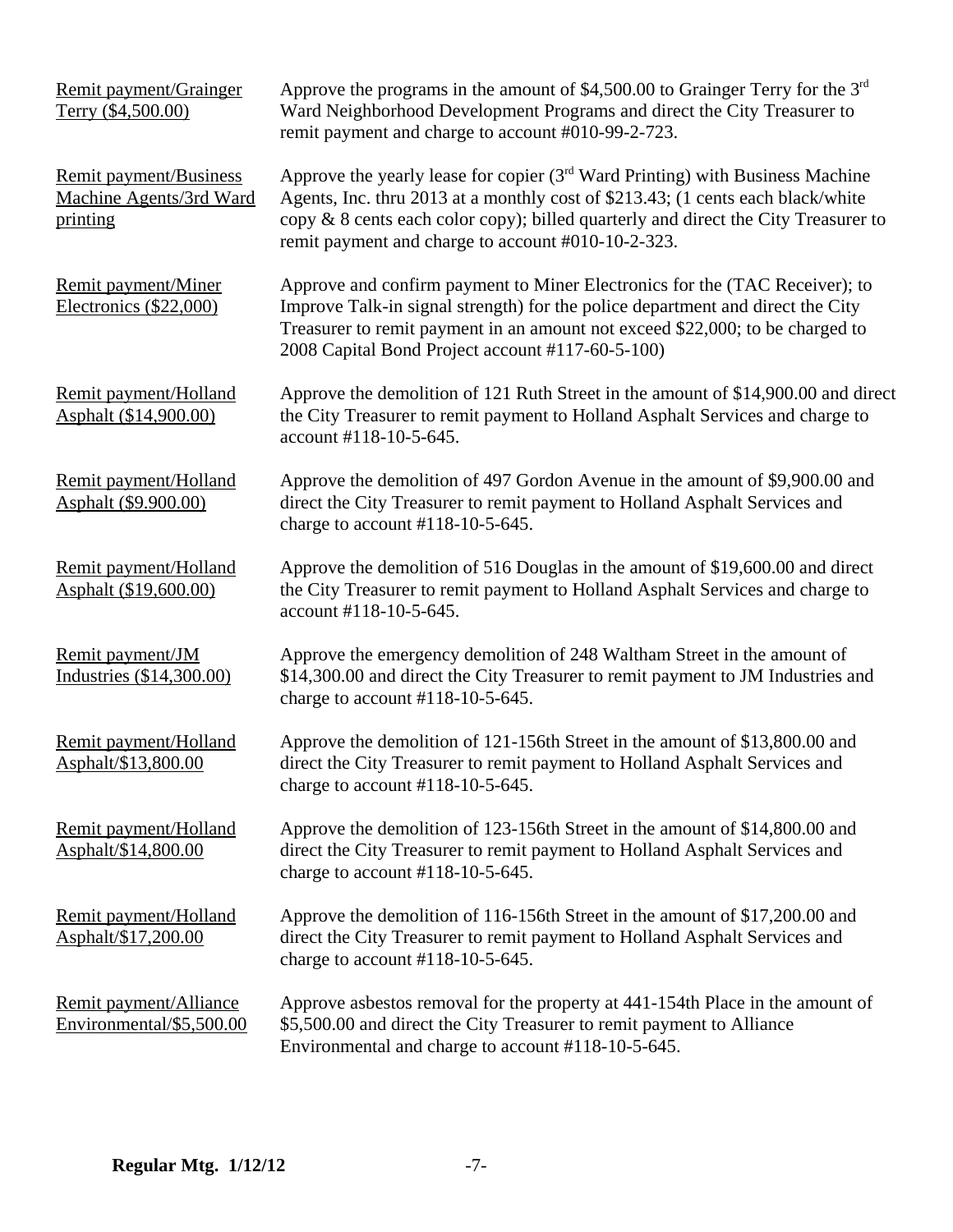| Remit payment/Chicago<br>International \$7,217.78                 |                                      | Approve the repairs to Unit #17 for the public works department in the amount of<br>\$7,217.78 and direct the City Treasurer to remit payment to Chicago International<br>Trucks #139040 and charge to account #010-41-4-150.                                                                                                 |  |
|-------------------------------------------------------------------|--------------------------------------|-------------------------------------------------------------------------------------------------------------------------------------------------------------------------------------------------------------------------------------------------------------------------------------------------------------------------------|--|
| Remit payment/Calumet<br>City Plumbing/\$8,093.00                 |                                      | Approve the emergency sewer repair at 1064 Virginia Street to Calumet City<br>Plumbing in the amount not to exceed \$8,093.00 and direct the City Treasurer<br>to remit payment and charge to account #030-36-2-101.                                                                                                          |  |
| Remit payment/Currie<br>Motors/\$17,816.00                        |                                      | Approve the purchase of two (2) 2012 E150 Ford vans for the water department<br>from Currie Motors for a cost of \$17,816.00 each and direct the City Treasurer to<br>remit payment and charge to account #030-36-5-100.                                                                                                      |  |
| Approve engagement letter<br>Crowe Horwath, LLP<br>$(2010$ audit) |                                      | Approve the engagement letter with Crowe Horwath, LLP and the City of<br>Calumet City for the 2010 audit and direct the City Treasurer to execute the<br>necessary documents.                                                                                                                                                 |  |
| Remit payment/Meats by<br>Linz/\$49,548.83                        | account.                             | Approve the payment to Meats by Linz in the amount of \$49,548.83 for the<br>economic development agreement between Meats by Linz and the City of<br>Calumet City for the 2010 real estate taxes received by the city in T.I.F. District<br>#1 and direct the City Treasurer to remit payment and charge to T.I.F. District I |  |
| Remit payment/JM Industrial                                       |                                      | Approve the demolition of 441-154th Place in the amount of \$16,800.00                                                                                                                                                                                                                                                        |  |
| and<br>(\$16,800.0)                                               | charge to account $\#118-10-5-645$ . | and direct the City Treasurer to remit payment to JM Industrial Services and                                                                                                                                                                                                                                                  |  |
| Approve payroll                                                   | Approve payroll (\$783,417.52)       |                                                                                                                                                                                                                                                                                                                               |  |
| Approve bill listing                                              | Approve bill listing (\$441,670.27)  |                                                                                                                                                                                                                                                                                                                               |  |
| Approve legal bill listing                                        |                                      | Approve legal bill listing (\$35,016.07)                                                                                                                                                                                                                                                                                      |  |
| Mayor - statement                                                 |                                      | Mayor Michelle Markiewicz Qualkinbush: "I will state for the record, that<br>financial items #6 thru #13 and #19, the appropriate account should reflect the<br>2009 Capital Project Fund #118-10-5-645."                                                                                                                     |  |
| <b>Approve financial matters</b>                                  |                                      | Alderman Wilson moved, seconded by Alderman Munda, to approve financial<br>matters as presented and amended.                                                                                                                                                                                                                  |  |
| <b>ROLL CALL</b>                                                  |                                      |                                                                                                                                                                                                                                                                                                                               |  |
| 7<br>YEAS:                                                        | <b>ALDERMEN:</b>                     | Jones, Wilson, Munda, Manousopoulos, Collins, Schneider,<br>Wosczynski                                                                                                                                                                                                                                                        |  |
| NAYS:<br>$\boldsymbol{0}$<br><b>ABSENT:</b><br>$\boldsymbol{0}$   | ALDERMEN;<br><b>ALDERMEN:</b>        | None<br>None                                                                                                                                                                                                                                                                                                                  |  |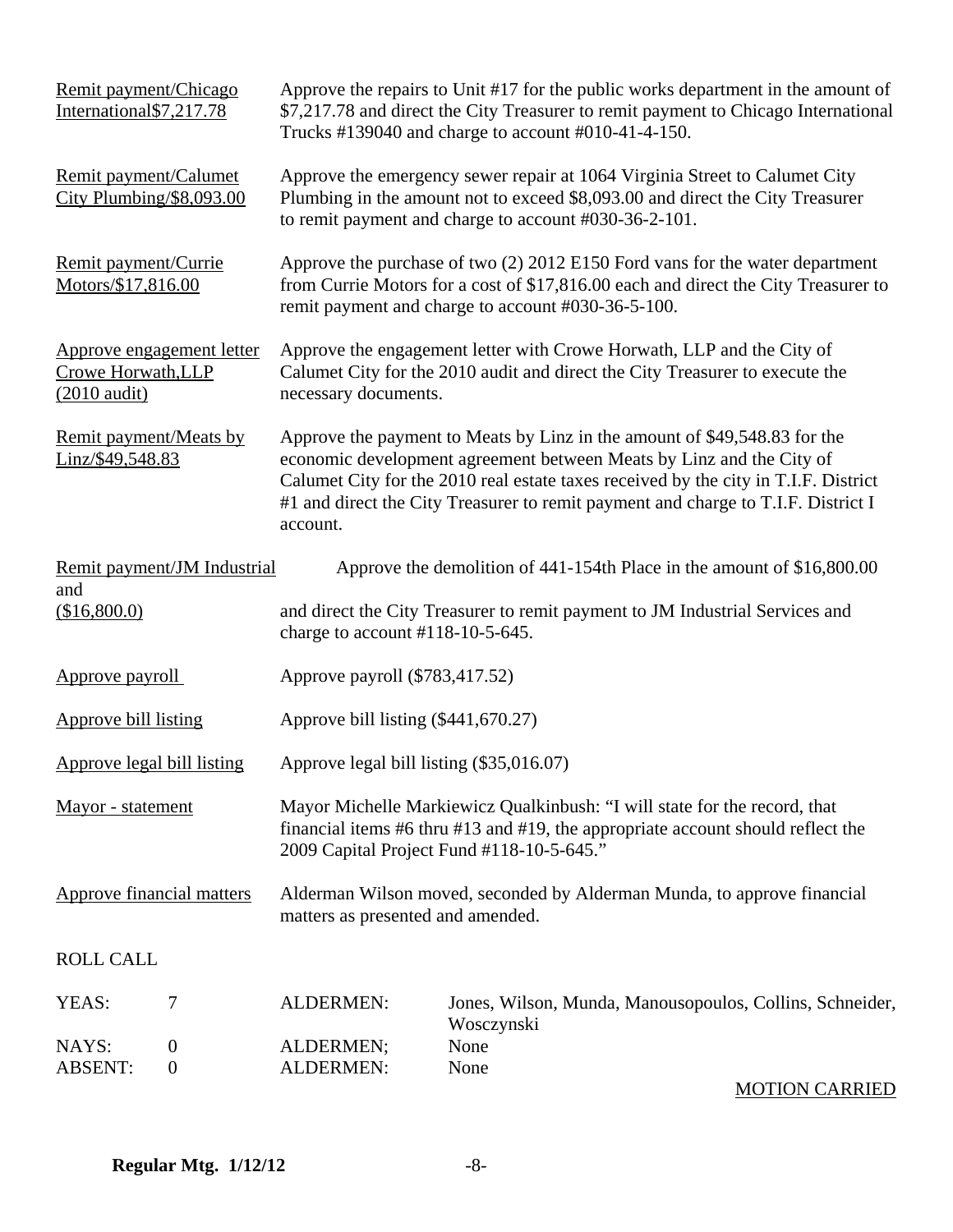# **UNFINISHED BUSINESS**

| <b>City Treasurer Tarka</b>                                                            | City Treasurer Tarka: "We are seeking applications for the position for a Senior<br>Accountant. We want to advise all Calumet City residents that may qualify for<br>this position that it is available. The position reports to the City Treasurer.<br>Responsibilities include daily reconciliation and balancing of general ledger,<br>maintenance of a variety of subsidiary ledgers, bank reconciliations and month-<br>end closings; preparing working papers and supporting schedules in conjunction<br>with the closings; preparing working papers and supporting schedules in<br>conjunction with the City's independent annual audit; maintenance of fixed asset<br>records; and reporting on investment activity. This position will participate in a<br>variety of other financial projects as assigned. Ideal candidate will possess a<br>C.P.A. Certification or have extensive experience in municipal funding<br>accounting. Send resume to Treasurer Gerry Tarka, City of Calumet City, 204<br>Pulaski Road, Calumet City, IL 60409 or by send via email to<br>gtarka@calumetcity.org This position will remain open until filled." |  |
|----------------------------------------------------------------------------------------|------------------------------------------------------------------------------------------------------------------------------------------------------------------------------------------------------------------------------------------------------------------------------------------------------------------------------------------------------------------------------------------------------------------------------------------------------------------------------------------------------------------------------------------------------------------------------------------------------------------------------------------------------------------------------------------------------------------------------------------------------------------------------------------------------------------------------------------------------------------------------------------------------------------------------------------------------------------------------------------------------------------------------------------------------------------------------------------------------------------------------------------------------|--|
| Joint Public Works/Public<br><u>Safety - <math>1/23/12</math> @ 6:00 p.m</u>           | Alderman Manousopoulos advised that the meeting on Monday, January 23, 2012<br>will be a joint Public Safety/Public Works Committee meeting.                                                                                                                                                                                                                                                                                                                                                                                                                                                                                                                                                                                                                                                                                                                                                                                                                                                                                                                                                                                                         |  |
| <b>Bond Court consolidation</b>                                                        | There was discussion regarding weekend bond court consolidation for Circuit<br>Court of Cook County.                                                                                                                                                                                                                                                                                                                                                                                                                                                                                                                                                                                                                                                                                                                                                                                                                                                                                                                                                                                                                                                 |  |
| <b>Request Mayor/send letter</b><br>to Cook County Board<br>President Toni Preckwinkle | Alderman Jones moved, seconded by Alderman Wilson, to request the Mayor's<br>office to send a letter to Cook County Board President Toni Preckwinkle<br>regarding opposing the weekend bond court consolidation.                                                                                                                                                                                                                                                                                                                                                                                                                                                                                                                                                                                                                                                                                                                                                                                                                                                                                                                                     |  |
|                                                                                        | <b>MOTION CARRIED</b>                                                                                                                                                                                                                                                                                                                                                                                                                                                                                                                                                                                                                                                                                                                                                                                                                                                                                                                                                                                                                                                                                                                                |  |
| Thank residents 3rd Ward<br>residents Toy & Coat Drive                                 | Alderman Jones thanked the residents for participating in his ward Toy and Coat<br>Drive. His office collected over 297 coats and over 390 toys that were donated to<br>Thornton Township and coats donated to the Catholic Charities in South Holland.                                                                                                                                                                                                                                                                                                                                                                                                                                                                                                                                                                                                                                                                                                                                                                                                                                                                                              |  |
| <b>Happy New Year</b>                                                                  | Alderman Wosczynski wished all the residents a Happy, Healthy and Prosperous<br>New Year.                                                                                                                                                                                                                                                                                                                                                                                                                                                                                                                                                                                                                                                                                                                                                                                                                                                                                                                                                                                                                                                            |  |
| <b>ADJOURNMENT</b>                                                                     |                                                                                                                                                                                                                                                                                                                                                                                                                                                                                                                                                                                                                                                                                                                                                                                                                                                                                                                                                                                                                                                                                                                                                      |  |
|                                                                                        | Adjournment was at 8:05 p.m. on a motion made by Alderman Wosczynski and<br>seconded by Alderman Wilson.                                                                                                                                                                                                                                                                                                                                                                                                                                                                                                                                                                                                                                                                                                                                                                                                                                                                                                                                                                                                                                             |  |

MOTION CARRIED

/rb